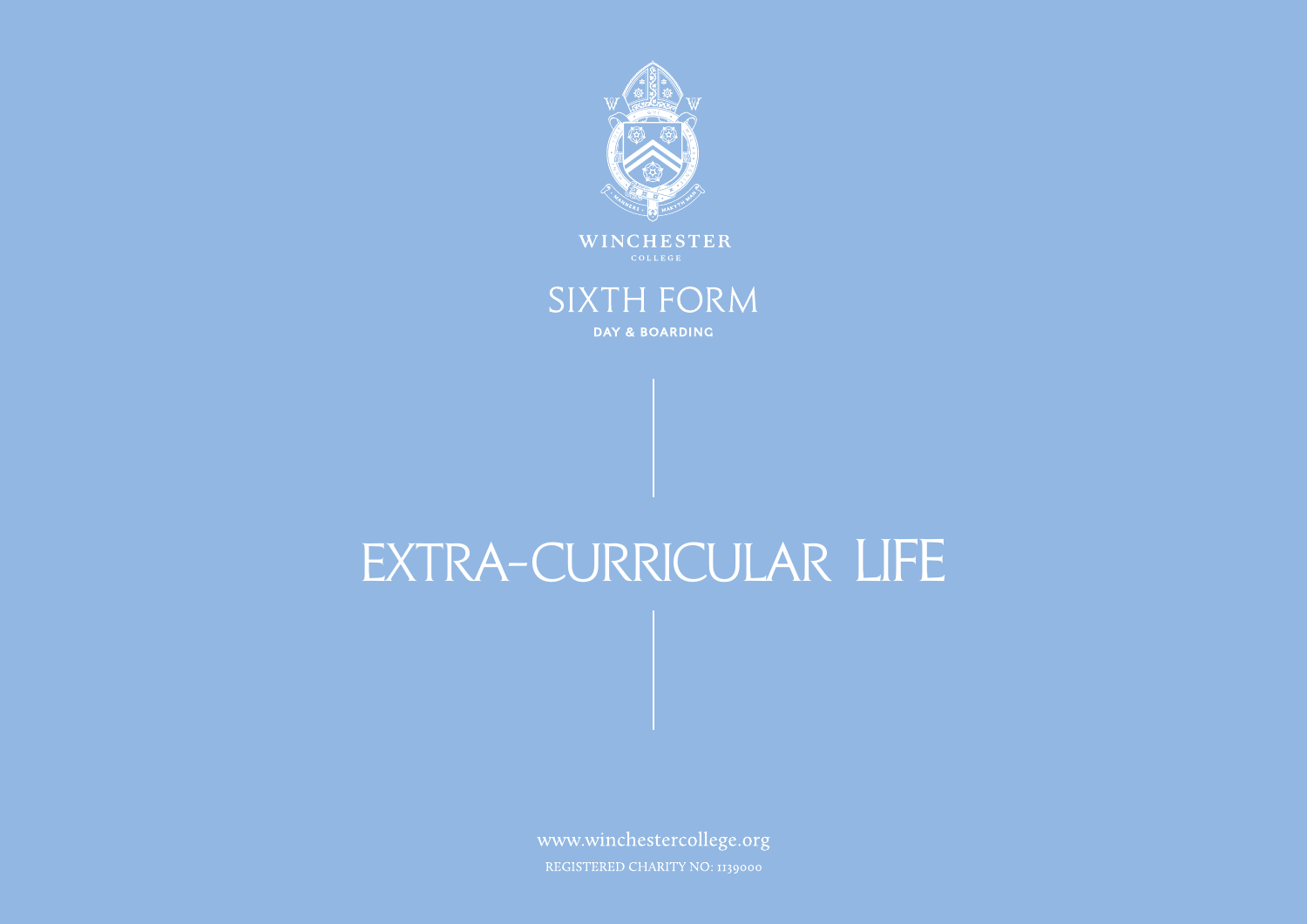# BEYOND THE CLASSROOM

**The Winchester day is long and expansive, with lots of time to pursue extra-curricular activities, known as Ekker. There is a huge variety on offer: from academic clubs to student-led societies, from the traditional to the futuristic. Whatever you are interested in, we know that you will find like-minded people to explore those interests with, and we hope that you will develop new interests and skills in your time here, too. Most pupils have extra-curricular activities daily, with all pupils taking part in either Community Service or Combined Cadet Force on Wednesdays.** 

**Time is set aside in the timetable so you have opportunities to play sport, music or develop other interests every afternoon.**

**This booklet provides more information about Winchester's sports, artistic, and musical opportunities, as well as the community outreach activities and the cadet force.**

# MUSIC

Winchester is known for its music. There are numerous opportunities to develop your individual talents, learn a new instrument, and play or sing alongside friends in any of the following: Symphony Orchestra, Chamber Orchestra, Glee Club, close harmony groups, Voces and VocSoc, Big Band, Jazz groups, Brass groups, Wind ensembles, two official Rock groups, and Chapel Choir.

Over 700 instrumental lessons are taught each week by visiting music teachers in a dedicated Music School with performance and recording spaces, as well as 55 teaching rooms, all equipped with excellent pianos. The level of instrumental music making is extremely high: numerous pupils gain diplomas, many at Licentiate level.

There is a renowned Visiting Artists programme, alongside weekly pupil performances and concerts. Fortnightly Chamber concerts may include Rachmaninoff's Cello Sonata, as well as violin sonatas and piano sonatas by Beethoven and Brahms, and string quartets by Haydn and Dvorak.

The Symphony Orchestra recently performed Elgar's Cello Concerto, whilst the College's Glee Club joined Winchester Music Club to perform Haydn's Creation in Winchester Cathedral. The Chapel Choir provides music for two services a week, and plans are afoot for a tour of the US.

# SPORT

Sport and physical activity are an important part of every pupil's Winchester College experience. There are over 30 sports on offer and pupils typically discover new sporting passions during their time at the school. From football, cricket, tennis, and martial arts to athletics, rowing, mountain biking, and basketball, we offer something for every pupil and every interest.

The Winchester sports programme is broad and varied, allowing pupils to pursue sports they already play, try new sports, and compete at the highest level they choose. All pupils are encouraged to develop new skills and are supported to develop their fitness and mental wellbeing. This may be through playing for a team, pursuing an individual activity, joining a fitness class, or taking part in our strength and conditioning programme. Sports scholars have a bespoke programme to help support their sporting ambitions.

We will offer mixed gender activities in sports, where permitted by the governing body rules for each sport. In addition to our professional coaches and experienced Sports Centre staff, we work with athletes in the local community, such as Hampshire Vipers, and Winchester Hockey Club.

#### **Current Sports on Offer**

- Rowing - Cricket - Adventure Education (Kayaking, Mountain biking) - Badminton - Cross-country **Fencing** - Fitness Classes (Spinning, boxercise, circuits, etc.) - Football - Golf - Gym (Strength Training) - Martial Arts – Aikido, Judo, Karate - Rackets - Rowing - Sailing - Squash - Swimming - Winchester College Football (Winkies) - Tennis - Hockey - Rugby 7s (not mixed) - Fives - Basketball **Athletics** Touch Rugby - Clay Pigeon shooting - Table Tennis - Yoga - Fly Fishing Chess - Croquet - Running
- Sculling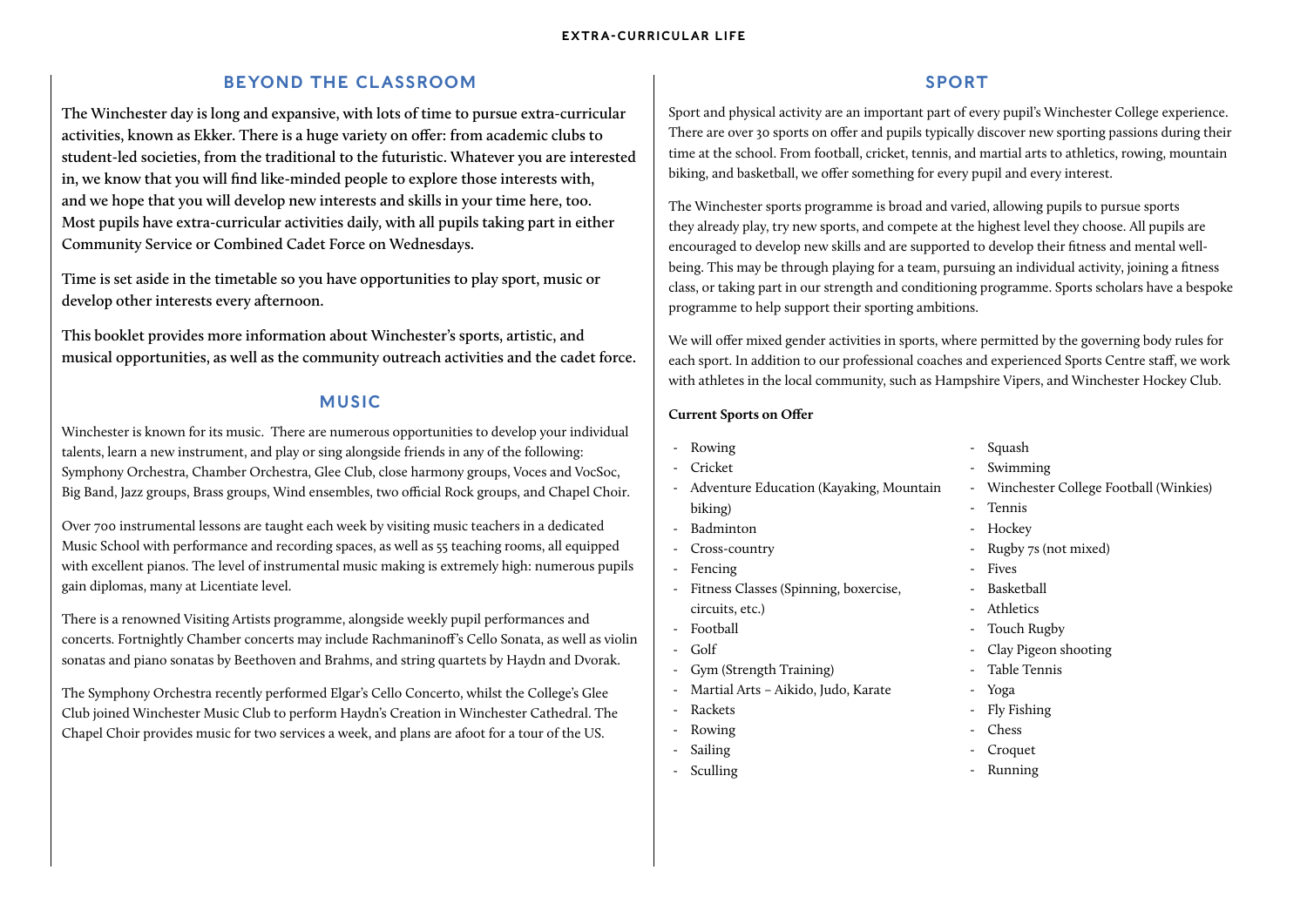# DRAMA

Drama allows participants and audiences to explore themes and issues, which are relevant to the world in which we live.

LAMDA lessons take place each week, delivered by visiting teachers. There are three exam sessions per year and pupils enter for graded examinations (up to grade 8) in Acting, Public Speaking, Speaking Verse and Prose and a variety of other disciplines, with some pupils choosing to take the PCertLAM diploma.

# PLAYS

We stage between seven and ten productions every year, in our theatre, the QEII, or venues around campus, such as College Hall, Musa, or the gardens. The standard is high but everyone is encouraged to get involved. This is particularly true of the house plays, which are led by Sixth Form pupils and truly collaborative.

There are numerous opportunities to take part, whether acting, directing, composing music, designing costumes, painting the set, or front-of-house. We have a thriving Make-up Society, and pupils can learn technical skills in lighting and sound. We encourage pupils to write plays and to participate in play-writing schemes, such as the National Theatre New Views competition.

# WORKSHOPS AND CLUBS

In recent years, our drama workshops have focused on physical theatre, delivered by professional companies such as Frantic Assembly, Gecko and Punchdrunk.

Drama clubs are divided by year group and are often led by Sixth Form pupils.

#### **Recent topics have included:**

- Improvisation; Melodrama
- Comedy
- Brecht
- Monologues.

There are also two drama options as part of our Community Service programme, working with primary school pupils.

# ART AND DESIGN

## ART

The Art School is open for all pupils on Tuesday, Thursday, Saturday, and Sunday afternoons for Ekker. During these times there are a wealth of opportunities available for pupils to explore creative personal interests or to develop work and ideas taught in lessons. We also run workshops such as film-making, sketch crawls and drawing courses. Ekker sessions can be shaped to suit pupil interests, so there can be an often eclectic range of activities taking place at any one time. These can include photography, fashion and textiles, digital painting and drawing, painting, sculpture, ceramics, graphic works using the Adobe Creative Suite, graphic novel production, animation, clay throwing, printmaking, drawing etc.

Ekker time in the department is great fun and provides a platform for the exploration of creative interests and the development of valuable independent and critical research skills. You can work independently or choose to collaborate if you prefer.

The production of house art for Drew Jug (the inter-house Art competition) sees half the school making, fixing, joining, painting and getting involved in creative, innovative practice.

The Art School offers large, well-equipped studio spaces, divided into specialist areas of paint, print and sculpture. The Art School Library contains over 2,000 books, DVDs and magazines covering all aspects of the fine and decorative arts, and architecture.

# DESIGN TECHNOLOGY

The DT centre, Mill, gives pupils the opportunity to develop practical, spatial and design intelligence. Pupils learn to solve challenging problems through creativity and the realisation of innovative ideas. Mill is open for all pupils every afternoon except Wednesday.

The centre is equipped with a comprehensive range of traditional and high-tech machinery, from wood-turning to 3D printing. The open workshop is complemented by a graphics studio, an electronics lab and forty computers packed with professional software. Pupils are encouraged to experiment and apply their knowledge under the supervision of highly-qualified staff. Whilst pupils are free to explore personal projects, teachers also run a range of workshops focussing of specific skills.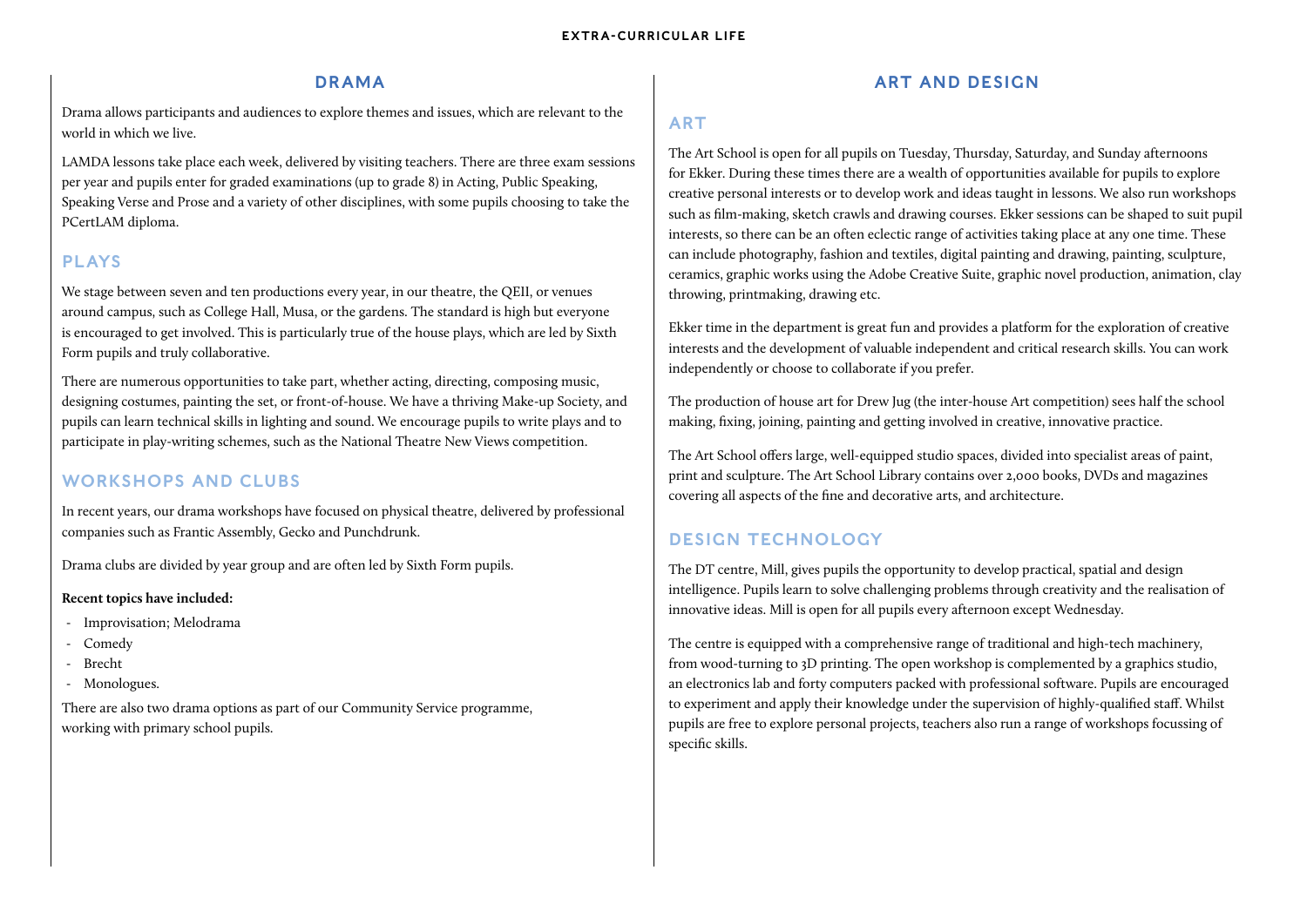# ENTREPRENEURSHIP

Makyth Ventures is the College's entrepreneurship & innovation hub for the unashamedly curious, creative and motivated. It was founded in 2021 to equip pupils with tools and methodologies to bring the boldest business ideas to life.

#### **Our year-round programme includes:**

- Regular events to build practical knowledge around startup operations with the help of the most accomplished OWs in the world of business
- Skill-building sessions to help take ideas from the concept stage all the way to first revenue & customers
- Unique opportunities to get selected for internships with some of the most promising startups in the UK
- Pitching competition, MV Ignite, where pupils get the chance to bring to life their own startup idea

# COMBINED CADET FORCE (CCF)

Within the CCF, pupils can choose to join the Army, Navy, RAF or Royal Marines section. The CCF runs weekends away, expeditions and adventurous training, as well as competitions, such as the Field Gun Race, and the Pringle Trophy patrol competition.

As well as being challenging and enjoyable, it offers valuable skills – first aid, leadership, and teamwork, for example – to carry into university and the workplace. The school has a strong tradition of military leadership, from gap-year commissions all the way up to Chief of the Defence Staff.

# COMMUNITY SERVICE (CS)

Community Service enables pupils to engage with the local community, whether working with the very young, the elderly or the vulnerable; assisting those with learning disabilities; or, making a positive impact on the world around them, through conservation and other contributions to the local environment and heritage.

As well as being enormously rewarding, CS will also give you a huge range of skills beyond the academic: an understanding of the wider world, empathy, communication and collaboration, for example.

### **Current CS partnerships and outreach activities**

- All Saints Chess Club
- Blue Apple Theatre
- Butterfly Conservation
- Charity Shops
- Clausentum Fen
- Disabled Swimming
- **Entertainers**
- Jazz
- Meal Feeding at RHCH
- Music and Dementia
- Night Shelter
- Primary Schools Drama
- Primary Schools Ecology
- Primary Schools French
- Primary Schools Maths Challenge
- Supporting Refugees
- Music and Dementia
- Night Shelter
- Primary Schools Drama
- Primary Schools Ecology
- Primary Schools French
- Primary Schools Maths Challenge
- Primary Schools Music
- Primary Schools Science
- Primary Schools Sports
- **Rewilding**
- Secondary Schools Maths
- Special Needs Schools
- Supporting Speechlessness
- Trinity Winchester
- Win at Maths
- Winchester Museums